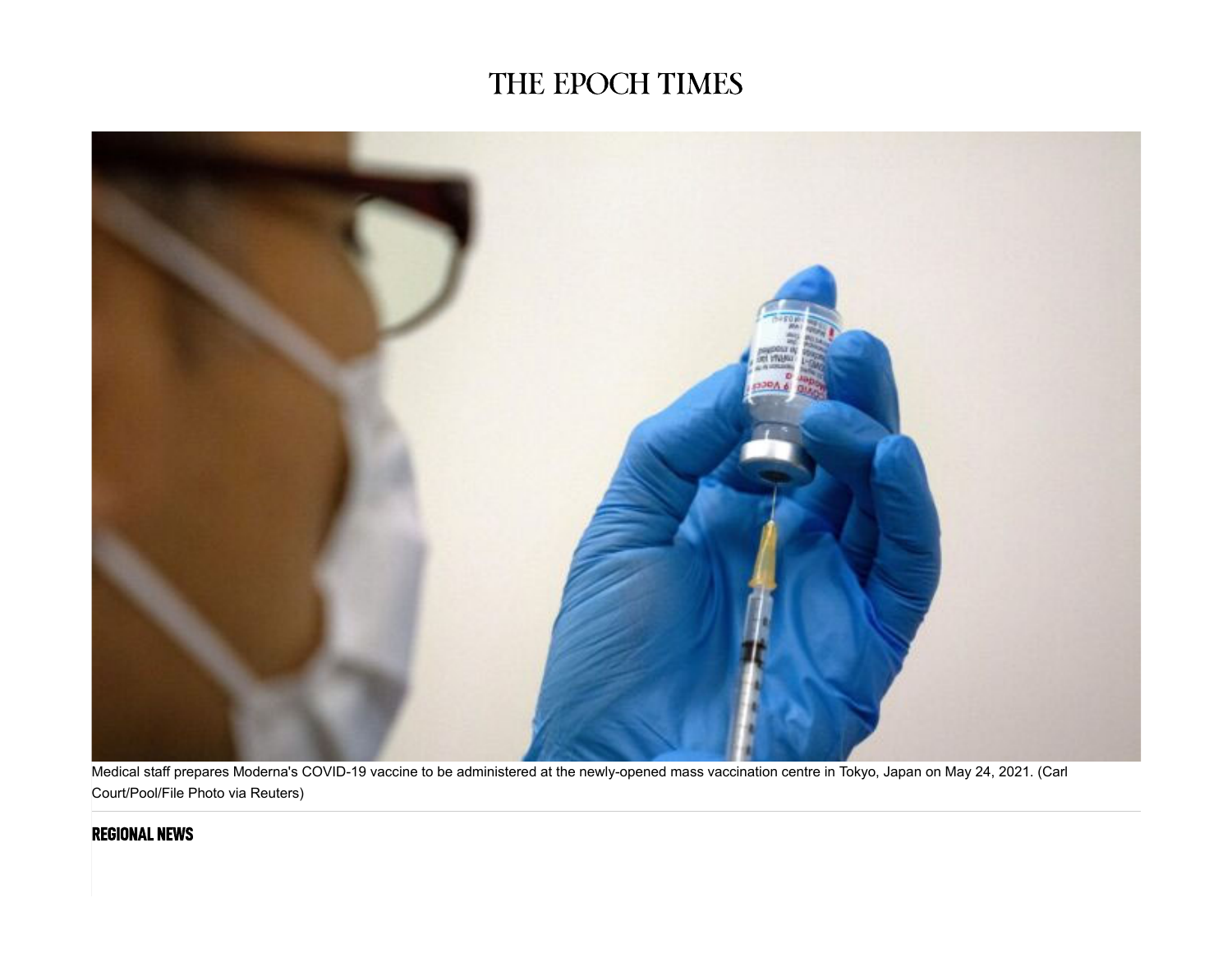## Arizona Attorney General: COVID-19 Vaccine Mandate for City Employees Is Unconstitutional

BY JACK PHILLIPS September 7, 2021 Updated: September 7, 2021

A COVID-19 vaccine mandate that was handed down by the Tucson government for its employees was deemed unconstitutional by Arizona Attorney General Mark Brnovich's office, according to a Tuesday news release.

The mandate, he said, violates state law and goes directly against a law—Senate Bill 1487—passed by the Arizona Legislature earlier this year, meaning Tuscon must amend or repeal the ordinance or lose state funding. The law bars local and state government entities from imposing COVID-19 mandates on employees, although it does not go into effect until Sept. 29, creating what Brnovich described as a loophole that was exploited by Tucson's government.

"The Legislature's intent was clear when it passed S.B. 1824 earlier this year—government entities from the local to state level cannot mandate COVID-19 vaccines," said his office, adding that the "City of Tucson could subject itself to potential liability claims if it were to take adverse action against an employee who relies on" the state law or an executive order handed down by Gov. Doug Ducey (R-Ariz.) to refuse the vaccine.

What's more, Tucson has 30 days to rescind or amend the ordinance otherwise the attorney general's office will notify the Arizona Treasurer to withhold funds from the city, which is located in Pima County, the release said.

 $A^{\dagger}$ **here** Print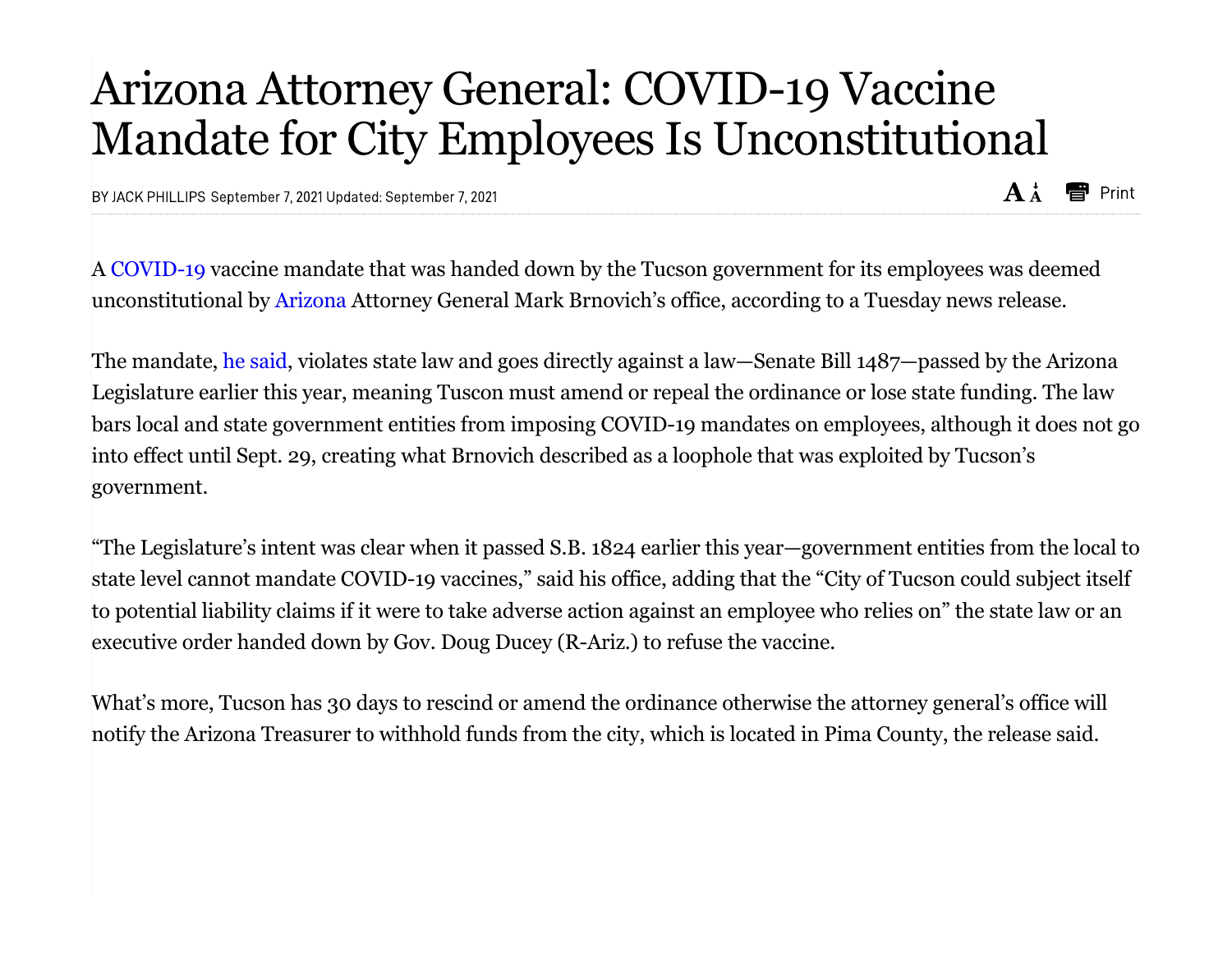The announcement from Brnovich comes about three weeks after Tucson's government adopted the ordinance that required public employees to give proof of vaccination against COVID-19, the disease caused by the CCP (Chinese Communist Party) virus, by 4 p.m. on Aug. 24. Those who refuse or cannot provide vaccination proof will face a five-day suspension without pay, the city said.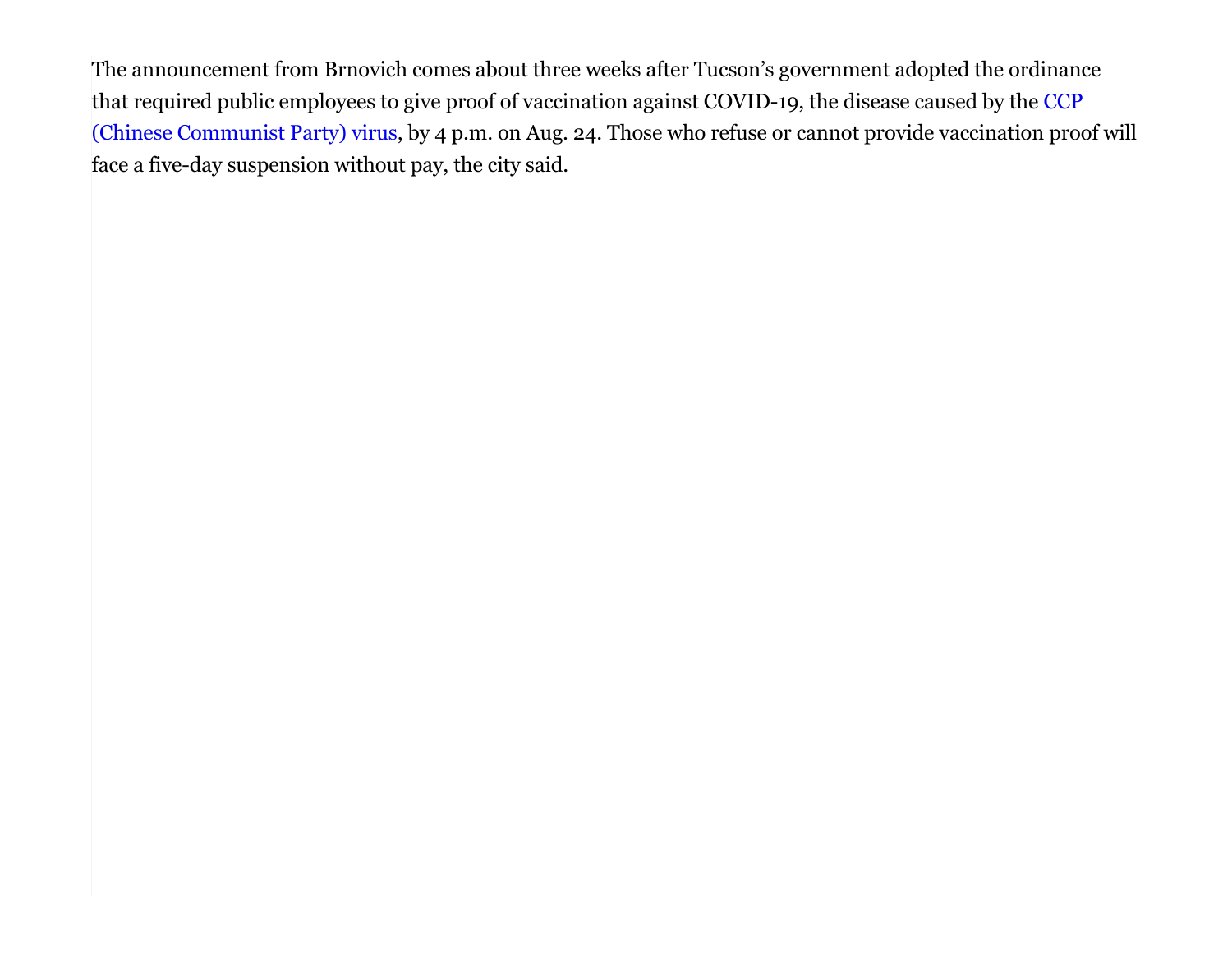Arizona Attorney General Mark Brnovich speaks at a news conference in Phoenix, Ariz., on Jan. 7, 2020. (Bob Christie/AP Photo)